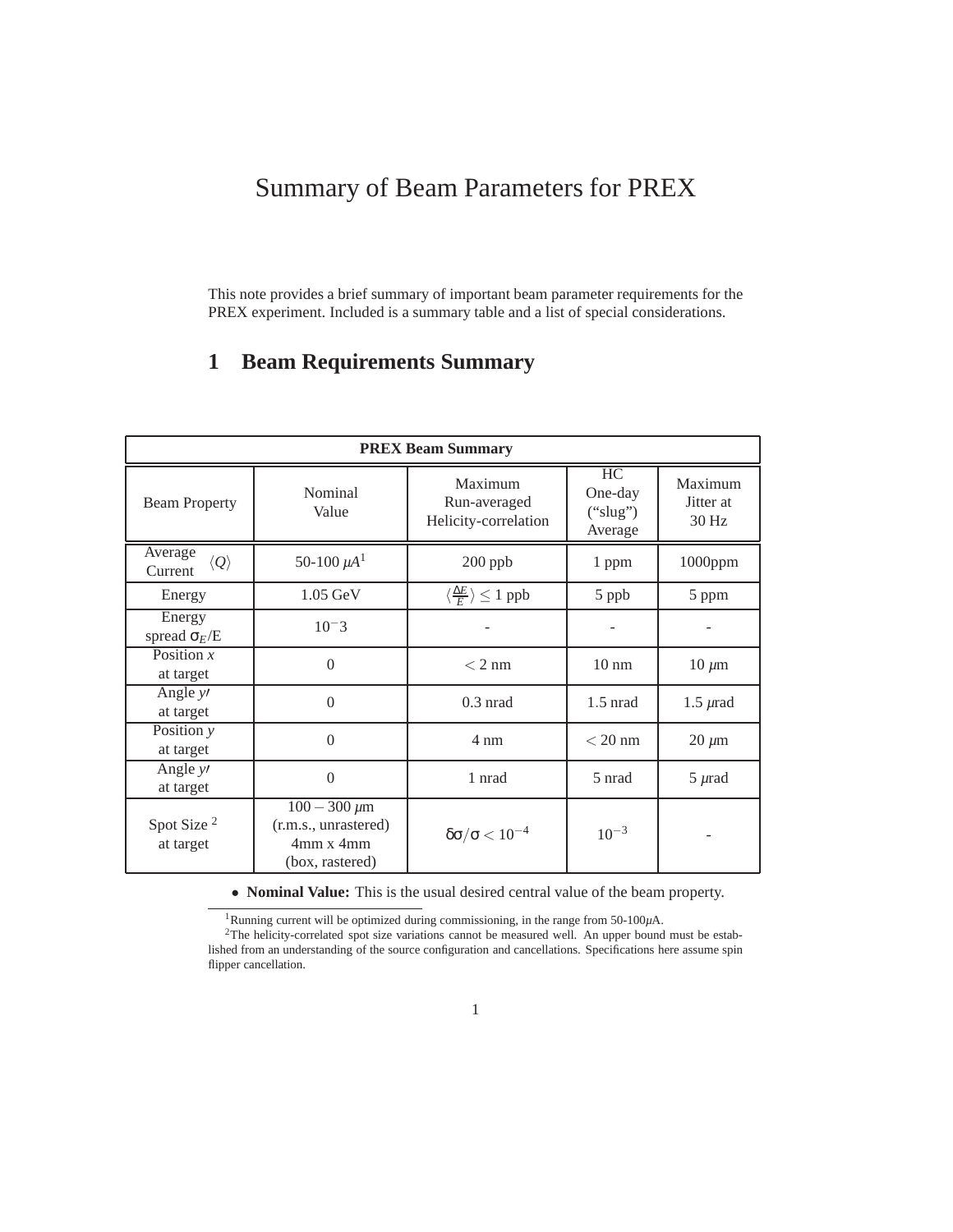- **Maximum Run-averaged Helicity-correlation:** This refers to the maximum value of the helicity-correlated (HC) difference (or asymmetry) that can be tolerated after averaging over the entire 700 hour run.
- **One-day "slug" Average:** Due to statistical noise, it is not possible to tell in a short measurement whether a systematic offset exists which will make it impossible to reach the run-averaged HC goal. Averaging beam parameters over approximately one day provides a convenient benchmark for convergence to the run-averaged HC goals, with enough statistical precision to perceive systematic offsets. These one-day average specifications are made with the assumption that the averages are statistically distributed, with no measurable offset. If the oneday averages are not distributed around a negligible systematic offset, corrective action will be necessary in order to assure convergence to the run-averaged goals.
- **Maximum Jitter at 30 Hz:** Previous parity-violation measurements at Jefferson Lab have operated by integrating the signal for a given beam property over a 33 msec time period, and forming differences between two successive 33 msec periods. The standard deviation of the distribution for those differences is what we refer to as "30 Hz jitter." For helicity reversal frequencies faster this 30 Hz nominal frequency, PREX will require "root-N" scaling of the jitter quoted here.

## **2 Special Considerations**

- 1. **Helicity Reversal Frequency** Studies have demonstrated irreducible noise contributions at the level of 50 ppm at the 30 Hz reversal frequency. This noise would significantly impact the statistical precision of the PREX experiment. More importantly, a significant component of non-statistical noise increases susceptibility to higher-order effects which can lead to false asymmetries. For this reason, PREX requests the option of helicity reversal frequencies at 240 Hz, 120 Hz, and 30 Hz (the present default). The reversal frequencies faster than 30 Hz will require the adoption of a multiplet spin pattern to cancel 60 Hz line noise.
- 2. **Polarization Orientation** PREX is highly sensitive to components of transverse polarization. The experiment requires that both vertical and horizontal transverse polarization components are below 1%. This will require small tweaks to the injector launch angle during the course of the experiment based on measurements of transverse-polarization asymmetries in the Hall. In addition, it is desired to use the Mott polarimeter to zero the vertical polarization component to within 1%.
- 3. **Priority in source configuration:** Like other parity-violation experiments, PREX will require priority in the source configuration (centering on the Pockels cell,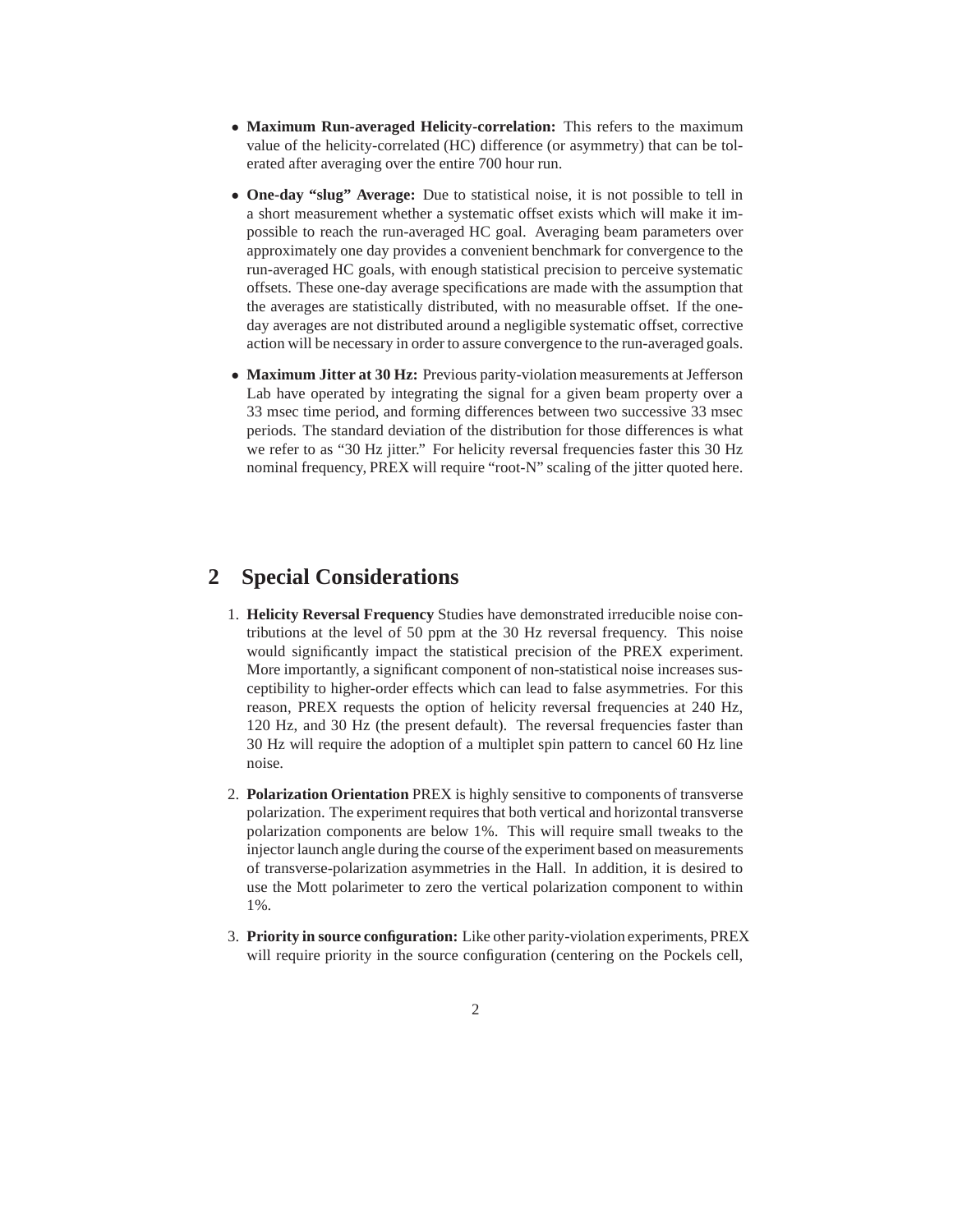etc.). In order to tune the source to minimize HC beam systematics, it will also be necessary to control setpoints for common devices such as the Insertable Halfwave Plate, Rotating Waveplate, and Pockel cell voltages. (Changes to these setpoints can be made without significant impact on most experiments, for example, with negligible effect on beam polarization.) Other requirements for the source configuration may be negotiated with the Electron Gun Group.

4. **Time for source configuration:** Dedicated time for configuration of the laser optics of the source will be required. This does not require the use of the electron beam, but it is necessary that the process will conclude with a stable configuration optimized for helicity-correlated asymmetry control. Other significant changes to the laser optics made after this procedure will require additional configuration time on the laser table.

Additional dedicated study time using the Hall A electron beam only will be required. Only beam in the injector is required. It is anticipated that 4-6 shifts total may be required, spread over a few days. Some portion of these studies will need to be repeated if there are any major changes to the polarized source.

- 5. **Control of other source lasers** Previous experience has suggested that significant helicity-correlated beam asymmetries can be generated in an otherwise well-configured "parity-quality" beam, when operated simulateously with another hall with large helicity-correlated asymmetries. PREX will require feedback mechanisms to control the helicity-correlated charge asymmetry of the Hall B laser (measured before the slit) and the Hall C laser (when operational).
- 6. **Electron Beam Transmission:** Significant clipping of the electron beam between the photocathode and the target can create excessive charge jitter or helicity correlated systematics on the beam. In particular, such clipping can create a helicity-correlated intensity asymmetry from helicity-correlated position differences. This can confuse diagnostics of the source and cause misguided corrections, using source optics, of problems created in beam transport. It is thought that clipping can also create higher moments of helicity-correlated asymmetries, such as spot-size asymmetries, and conditions with poor injector transmission have been seen to lead to high background rates in the Compton. To avoid such problems, PREX requires very clean electron transmission from source to target with minimal beam interception.
- 7. **Helicity-Correlated Beam Spot Size:** No direct method exists to measure helicitycorrelated differences in the beam spot size. While our understanding of the polarized source suggests that effects will be  $10^{-4}$  or less, the sensitivity to this is high, and a credible result will require a convincing demonstration of a null effect. Spin rotation in the injector provides a method for a convincing "helicity flip" which does not interfere with the beam profile or mechanisms which might lead to a spot size asymmetry. Using such a spin rotator with a frequency between two days and one week will be a necessity for the PREX experiment. The new double-Wien system planned for installation in the injector will be used to provide this helicity flip.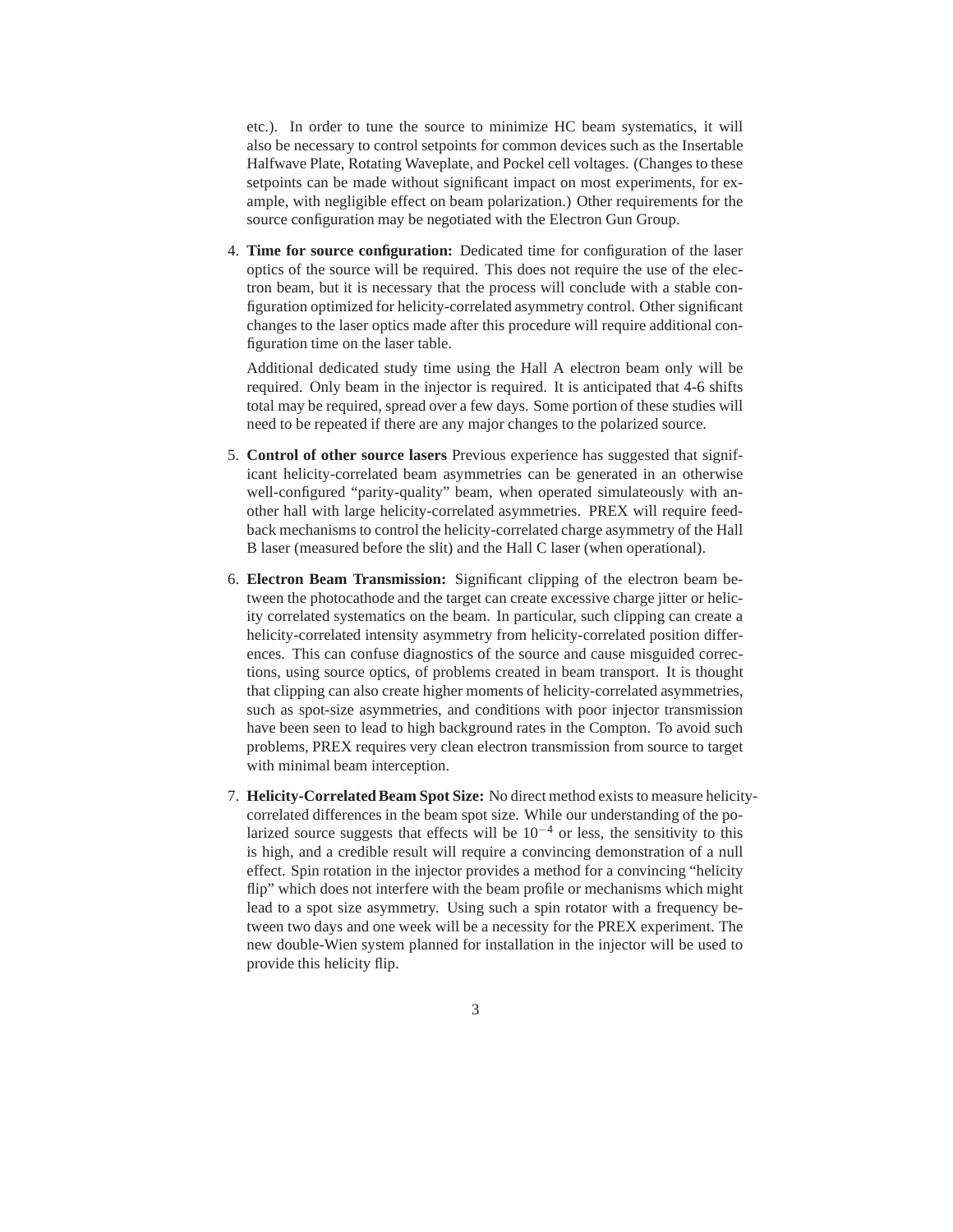8. **Beamtune and halo acceptable for Compton polarimeter:** In order to meet the precision goals of the experiment, it will be necessary to have reliable data from the Compton polarimeter continuously during production. It is therefore necessary that the beam be suitable for the use of the Compton polarimeter.

A commonly-used criteria for operation of the Compton is a counting rate of 100 Hz/*µ*A in the Compton photon detector, with the Compton laser off. The halo restriction is such that the Compton detector is the only instrument available at CEBAF which is suitable for monitoring this parameter at this level. This specification matches the requirement for use of the Compton system for most of the operational lifetime of the system, including the HAPPEX-II and HAPPEX-III experiments. It is expected that PREX experimenters will be closely collaborating with accelerator personnel to optimize the Compton photon background counting rates.

A similar counting rate is sought for the Compton electron detector. The use of this device is more difficult at low energies as the Compton scattered electron are closer to the primary electron beam. It is desired to run the electron detector, at reasonable counting rates, with the nearest active element approximately 5 mm from the primary beam. If conditions are unexpectedly good, it is desirable to run the electron detector as close as 3mm from the beam. While this would be beneficial, it is not expected to be required.

- 9. **Fast Feedback:** The fast feedback system for position and energy lock will be needed for the PREX run.
- 10. **Beam Modulation:** Air core steering coils in the Hall A beamline and the energy vernier in SL20 will be used to modulate beam position, angle, and energy in order to measure sensitivity to those parameters. It will be necessary to "pause" position lock and energy lock during these modulation periods. A new system is being designed to implement faster modulation (up to 240 Hz).
- 11. **Phase Advance:** The successful use of the beam modulation system requires a significant phase advance between the modulation magnets and between the monitors used to characterize the beam motion, so that independent motions spanning the beam phase space can be observed. This has frequently proved challenging in Hall A. For well matched optics in the Hall beam line, it should be possible to design optics with sufficient phase advance. PREX experimenters will coordinate with accelerator on balancing these requirements with the other competing requirements on the Hall A beamline optics.
- 12. **Random Beam Jitter at Target** It is possible that the random beam jitter on target will become an important source of statistical noise in the PREX measurement. This leads to the requirement expressed in the table as "maximum 30 Hz jitter". This requirement is most strict in the horizontal position. The PREX design optics in the Hall should seek to minimize position jitter at the target without excessively increasing the angular jitter. Operational experience suggests that these specifications are achievable.